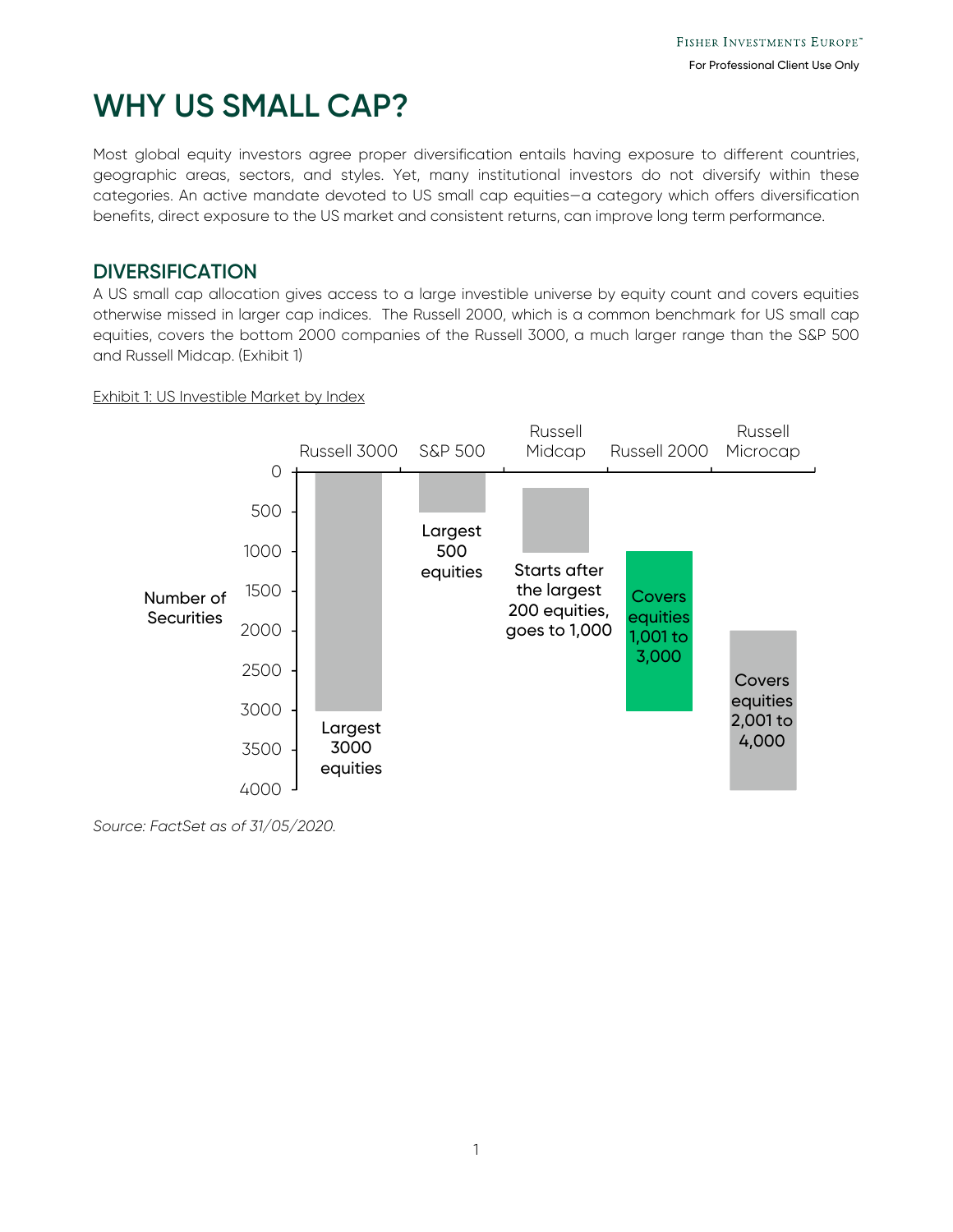The Russell 2000 also exhibits relatively lower correlation to the major equity indices (especially European and Emerging Markets equities) and provides exposure to rotating leadership between large and small cap equities.

|                        | <b>Russell</b><br>2000 | <b>S&amp;P 500</b> | <b>MSCI</b><br>World | <b>MSCI EM</b> | <b>MSCI</b><br>Europe |
|------------------------|------------------------|--------------------|----------------------|----------------|-----------------------|
| <b>Russell</b><br>2000 | 1.00                   | 0.83               | 0.76                 | 0.65           | 0.65                  |
| <b>S&amp;P 500</b>     | 0.83                   | 1.00               | 0.89                 | 0.66           | 0.74                  |
| <b>MSCI</b><br>World   | 0.76                   | 0.89               | 1.00                 | 0.73           | 0.89                  |
| <b>MSCI EM</b>         | 0.65                   | 0.66               | 0.73                 | 1.00           | 0.68                  |
| <b>MSCI</b><br>Europe  | 0.65                   | 0.74               | 0.89                 | 0.73           | 1.00                  |

#### Exhibit 2: Correlation between indices (1979 – May 2020)

*Source: FactSet as of 31/05/2020. Correlations are based on monthly price returns in USD since 1979; correlations to MSCI EM since 1988.* 

Over the past 41 years, the Russell 2000 has led the S&P 500 24 times on a calendar year basis. On average, the annual spread between the two benchmarks is 8.7%, allowing investors to benefit from rotating leadership. As shown in Exhibit 3, the S&P 500 and Russell 2000 have exchanged leads 15 times since 1979.



#### Exhibit 3: Annual Relative Return of Russell 2000 and S&P 500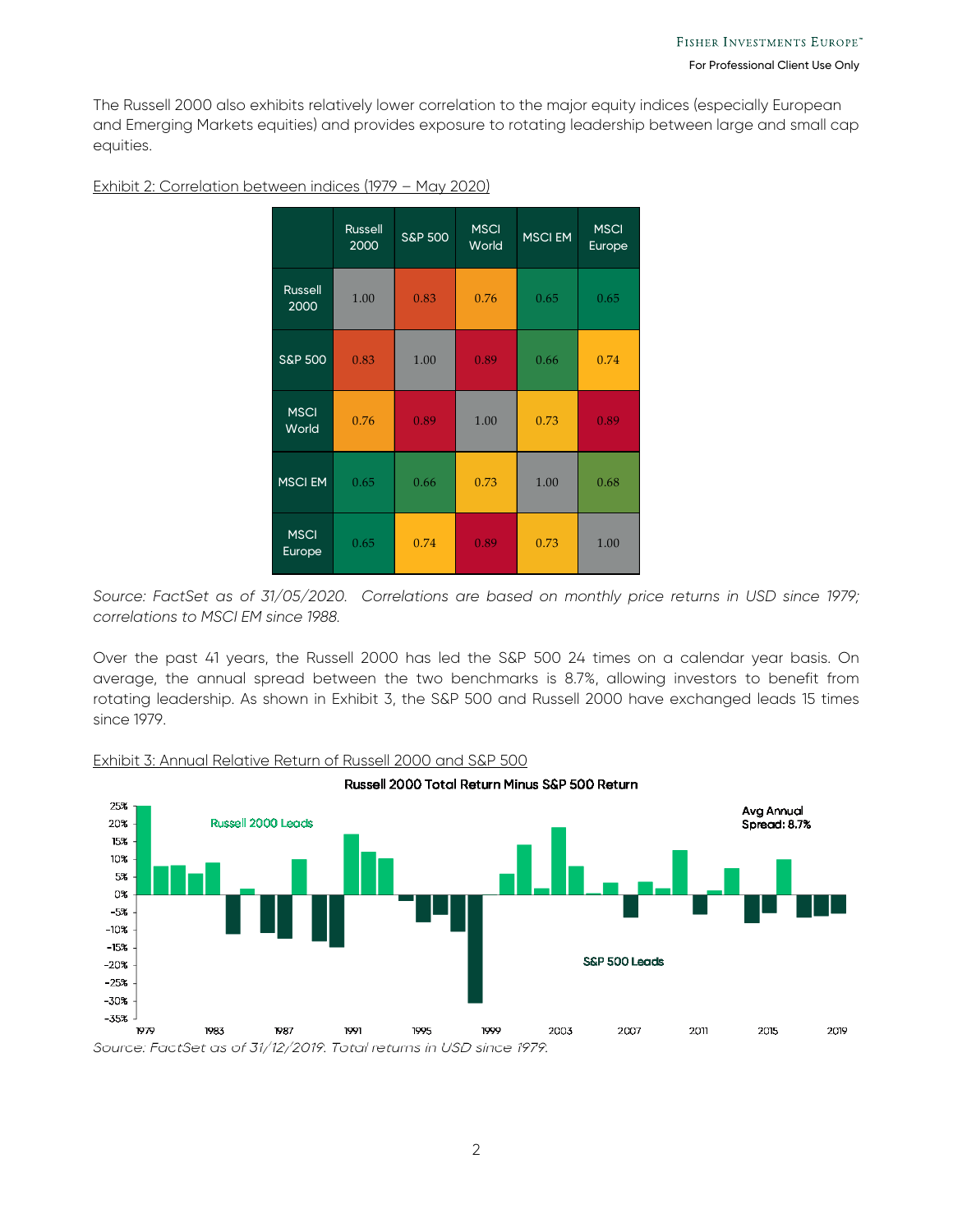Compared to the Russell 3000 and the S&P 500, the Russell 2000 has historically performed significantly better during "up" markets (periods of positive absolute returns), while performing worse during "down" markets (periods of negative absolute returns). This characteristic makes an allocation to US small cap not only a good diversifier, which can lead to better risk-adjusted returns, but also means that US small cap securities generally do well in bull markets.



Exhibit 4: Up and Down Market Capture in the last 10, 15, 20, and 25 Years

*Source: eVestment as of 31/05/2020. Based on monthly data points in USD.*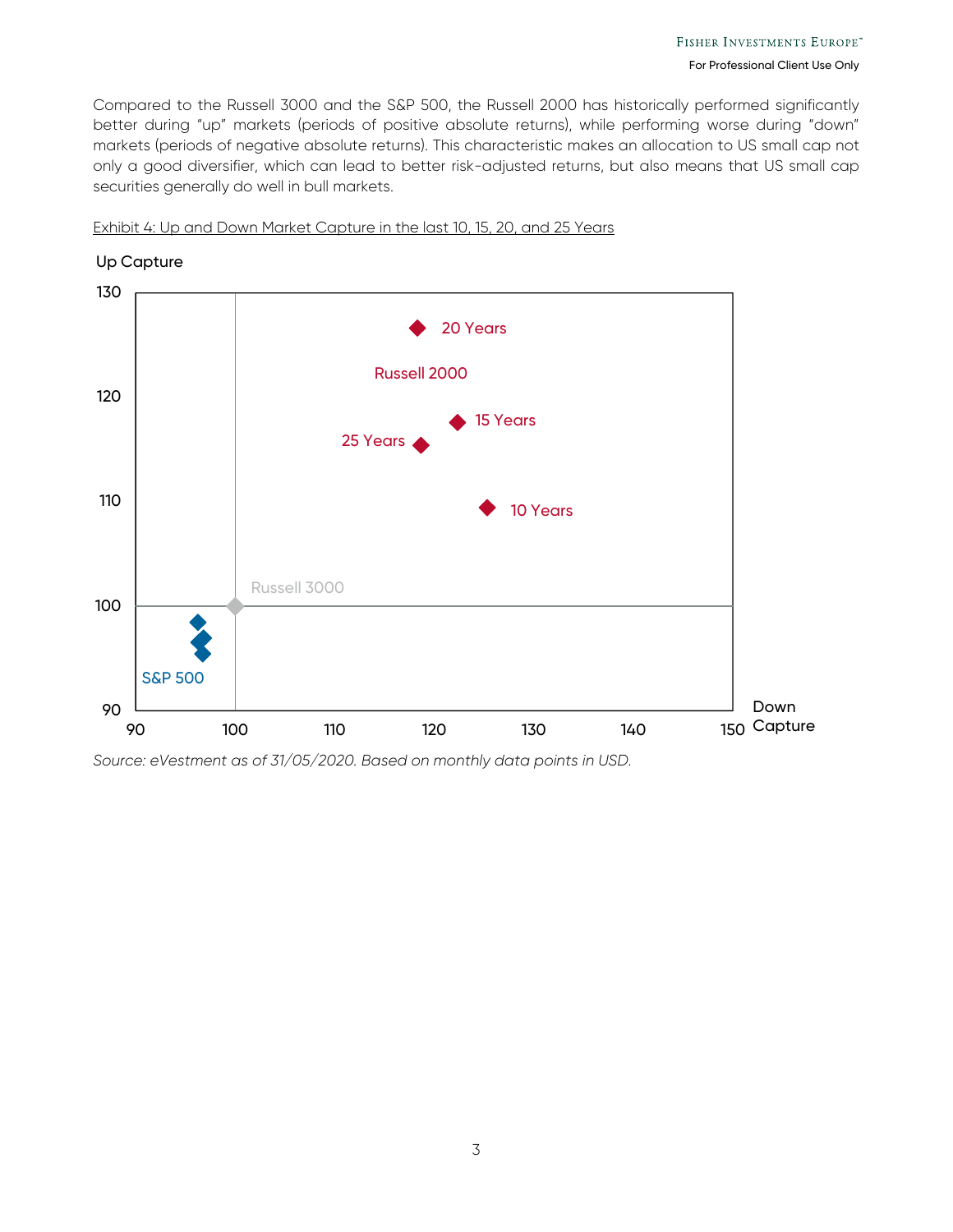# **DIRECT EXPOSURE TO THE US ECONOMY**

US small cap equities offer more direct exposure to the US economy, as a greater portion of their revenues are derived domestically relative to more globalised, larger peers as shown in exhibits 5 and 6. For example, in the Energy sector, Russell 2000 companies derive 88% of their income domestically, compared to 59% for S&P 500 Energy companies.



#### Exhibits 5 and 6: Revenue Derived Domestically and Abroad

*Source: FactSet GeoRev as of 31/05/2020.* 

| Sector                        | % Revenue Derived Domestically |                    |                   |  |  |
|-------------------------------|--------------------------------|--------------------|-------------------|--|--|
|                               | Russell 2000                   | <b>S&amp;P 500</b> | <b>Difference</b> |  |  |
| Energy                        | 88%                            | 59%                | 29%               |  |  |
| <b>Consumer Staples</b>       | 83%                            | 60%                | 24%               |  |  |
| <b>Health Care</b>            | 86%                            | 63%                | 22%               |  |  |
| <b>Communication Services</b> | 82%                            | 61%                | 21%               |  |  |
| <b>Consumer Discretionary</b> | 87%                            | 68%                | 19%               |  |  |
| <b>Real Estate</b>            | 98%                            | 82%                | 16%               |  |  |
| Financials                    | 86%                            | 71%                | 15%               |  |  |
| <b>Materials</b>              | 61%                            | 47%                | 15%               |  |  |
| <b>Industrials</b>            | 78%                            | 66%                | 12%               |  |  |
| Information Technology        | 56%                            | 45%                | 11%               |  |  |
| <b>Utilities</b>              | 96%                            | 100%               | $-4%$             |  |  |

*Source: FactSet GeoRev as of 31/05/2020.*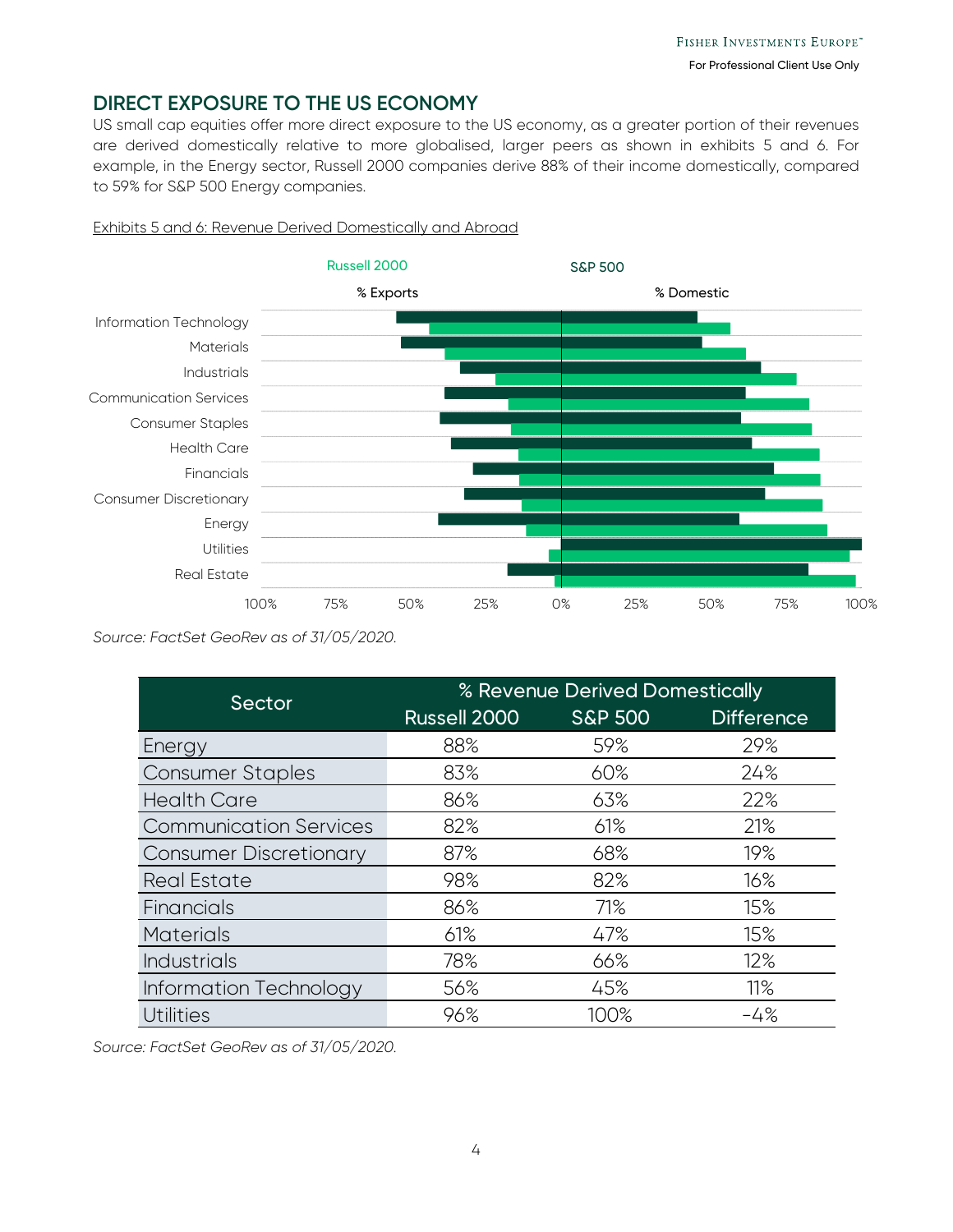# **LONG-TERM CONSISTENT RETURNS**

Since 2000, there have been several periods of rotating leadership between US small cap and US large cap securities, making a US small cap allocation and important part of a diversified portfolio. (Exhibit 7)





While US small cap have underperformed in the last 10 years and, to a lesser extent, the last 15 years, they have held up well in longer time periods, such as the trailing 20 years – making it ideally suited for a strategic long-term allocation. (Exhibit 8)





*Source: FactSet as of 31/05/2020.*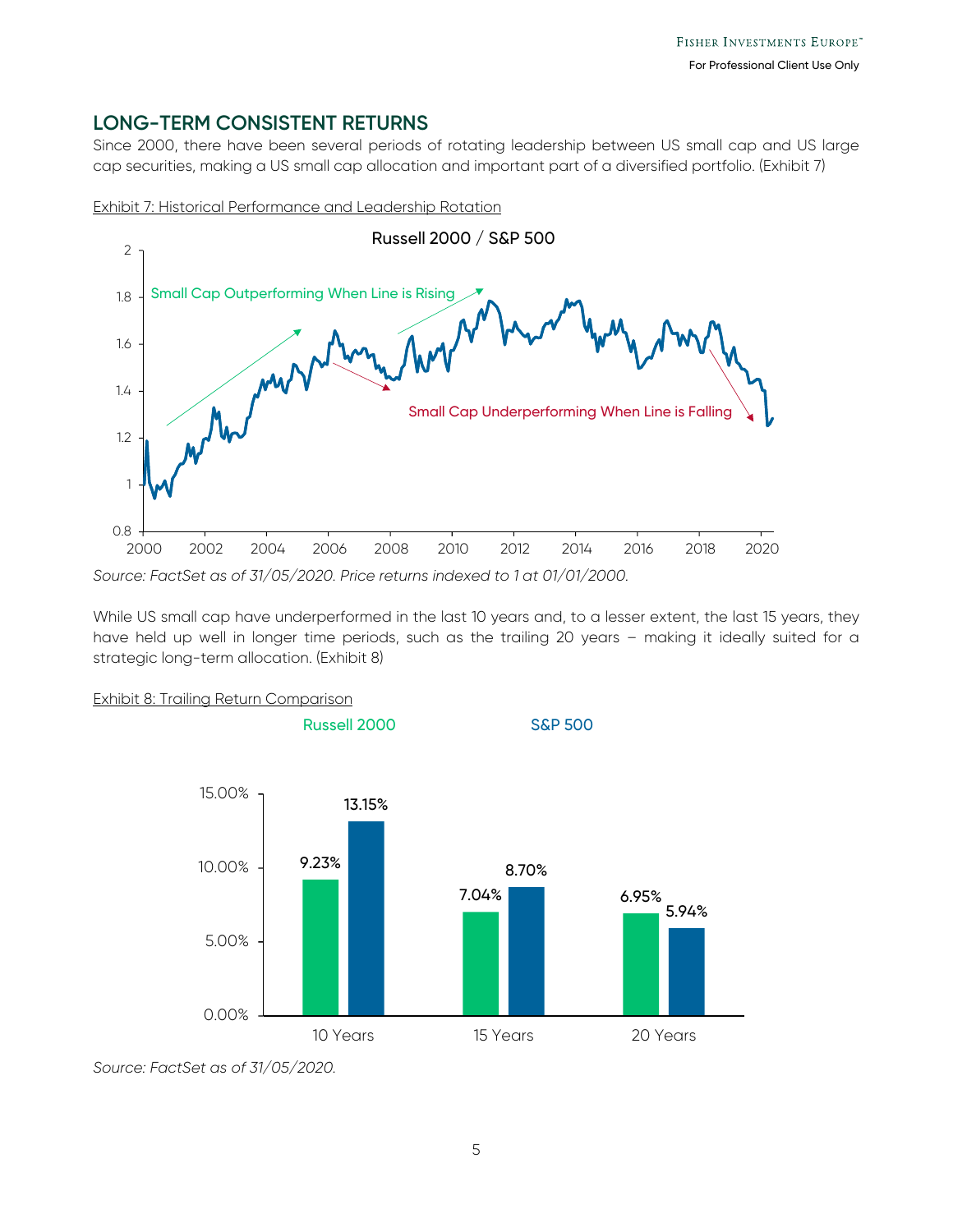# **ACTIVE MANAGEMENT HAS FARED WELL IN US SMALL CAP**

Over the last 20 years, active managers have done an excellent job in generating excess returns in the asset class. Further, despite some potential survivorship bias when looking at performance over long time frames, both asset classes show more managers outperforming their benchmarks (and by a larger margin) over longer time periods. (Exhibits 9 and 10)



Annualised Median Excess Return (by trailing period)



*Source: eVestment as of 31/05/2020, based on USD returns. Small Cap Managers are compared to the Russell 2000, Large Cap managers are compared to the S&P 500. Manager sample is based on the eVestment US Small Cap Core Equity and US Large Cap Core Equity universes. Sample sizes: US SC (5 Years): 104, US LC (5 Years): 196; US SC (10 Years): 87, US LC (10 Years): 146; US SC (15 Years): 63, US LC (15 Years): 112; US SC (20 Years): 39, US LC (20 Years): 79.*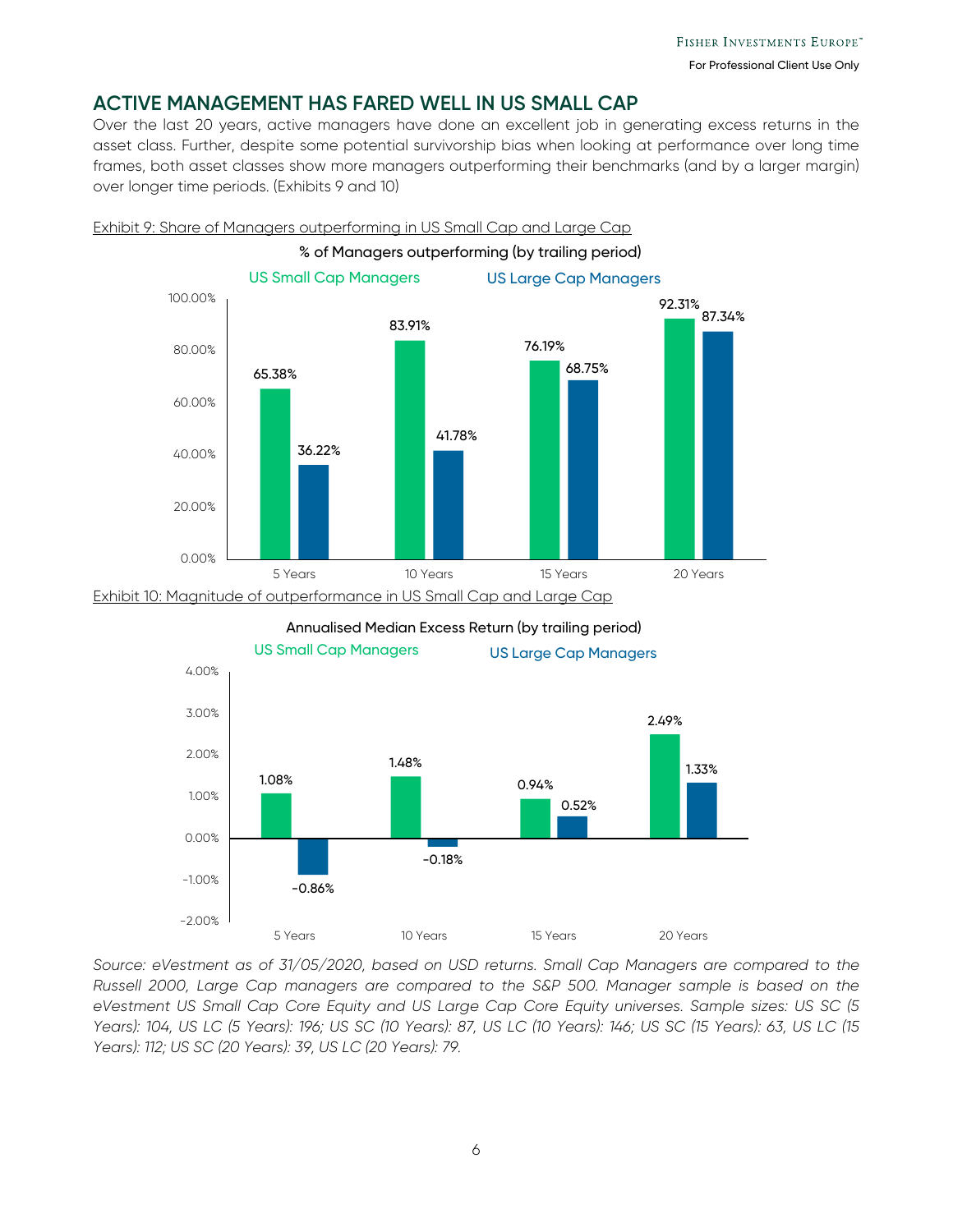# **SUMMARY**

A well-diversified portfolio includes exposure to different countries, styles, and sizes. US small cap has a large investable universe with domestically sourced revenue and a performance history of strong, consistent returns. A mandate devoted to US small cap equities can improve diversification, increase direct exposure to the US market and provide a potential for increased returns. Further, the asset class is ideally suited for active management, as active managers have historically been able to generate excess returns in the space.